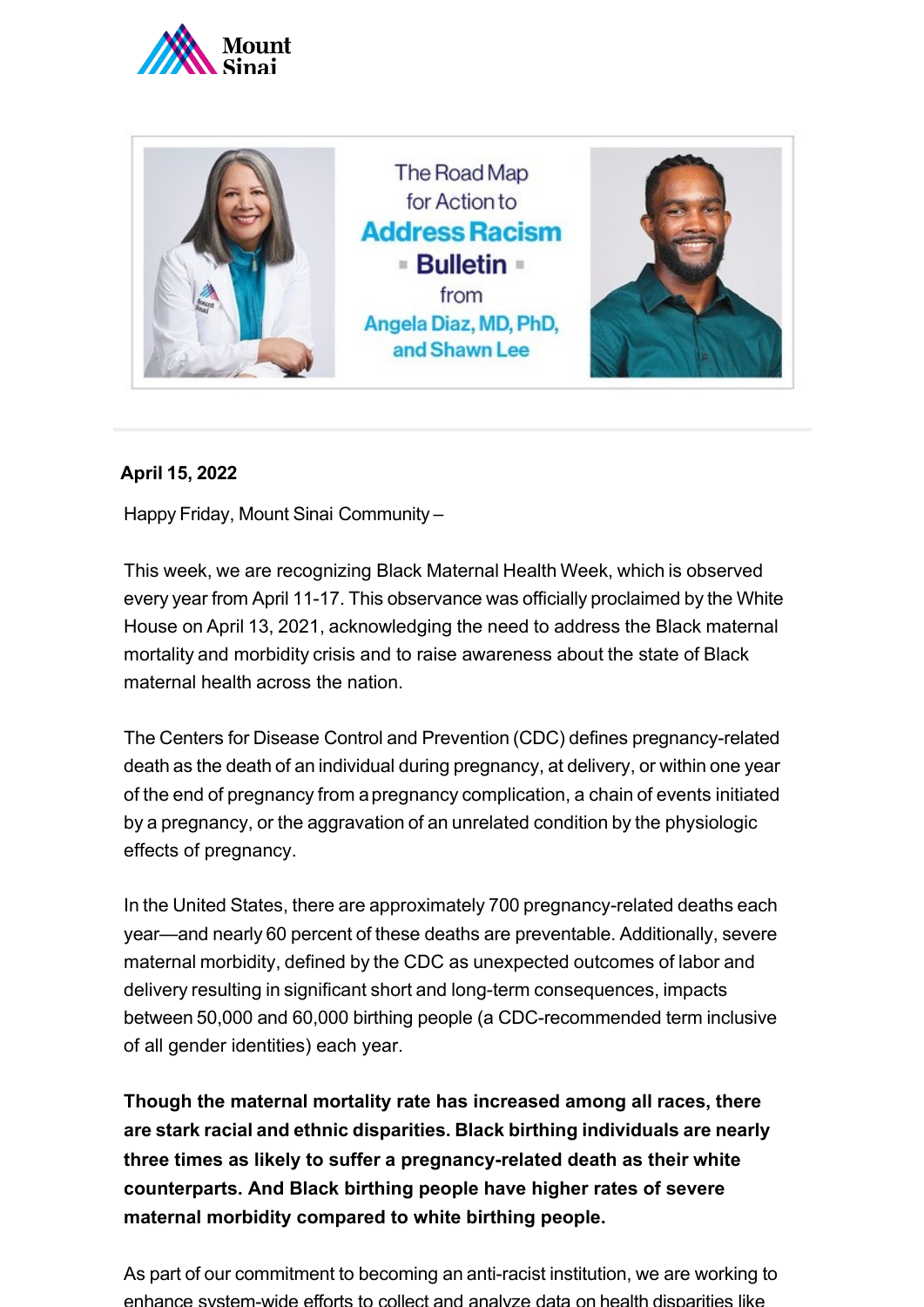this. With the support of internal and external leadership and key stakeholders, the Health System has implemented a data-driven infrastructure that includes core equity dashboards with the goal of evaluating quality of care and patient experience through an equity lens. Key quality measures of focus being tracked for both maternal mortality and severe maternal morbidity include how patient outcomes change based on activities like low-risk cesarean birth, exclusive breastfeeding, and vaginal birth after cesarean birth.

This equity lens integrates social health framework to help identify existing barriers for under-resourced racial and ethnic minority groups. Using this data and our providers' direct connections with the communities we serve, we have developed a strategic vision for evaluating Black maternal morbidity and mortality disparities, including a departmental Anti-Racism Mission Statement (created by resident physicians), patient experience and quality committees, a shared patient experience committment, health equity task forces, unit-based equity initiatives, and participation in the New York State Birth Equity Improvement Project.



**Toni Stern, MD, MS, MBA, Vice Chair, Quality and Diversity, Equity and Inclusion, Chief Patient Experience Officer, Raquel and Jaime Gilinski Department of Obstetrics, Gynecology and Reproductive Science at Mount Sinai, and Senior Associate Dean for Gender Equity in Clinical Affairs, Icahn School of Medicine at Mount Sinai,**  told us, "We are deeply committed to optimizing

outcomes for all birthing people, and the focus on Black birthing people is of critical importance. We want to highlight the areas where disparities have been identified and engage members of the Mount Sinai community.

Additionally, the Mount Sinai Health System has developed a calendar of events to create awareness about the disparities that continue to cause barriers to the delivery of safe, equitable, and effective obstetric care. The foundation of this work includes staff training on cultural competency, communication, and joint decisionmaking. In addition, we are using tabling events, unit rounding, and social media information sessions to distribute key statistics about black maternal mortality, mental health, and patient tips on active participation in developing a personal care plan.

At Mount Sinai, we are working to build a world in which no one—regardless of background—has to fear for their safety, their well-being, their dignity, or their lives before, during, or after pregnancy.